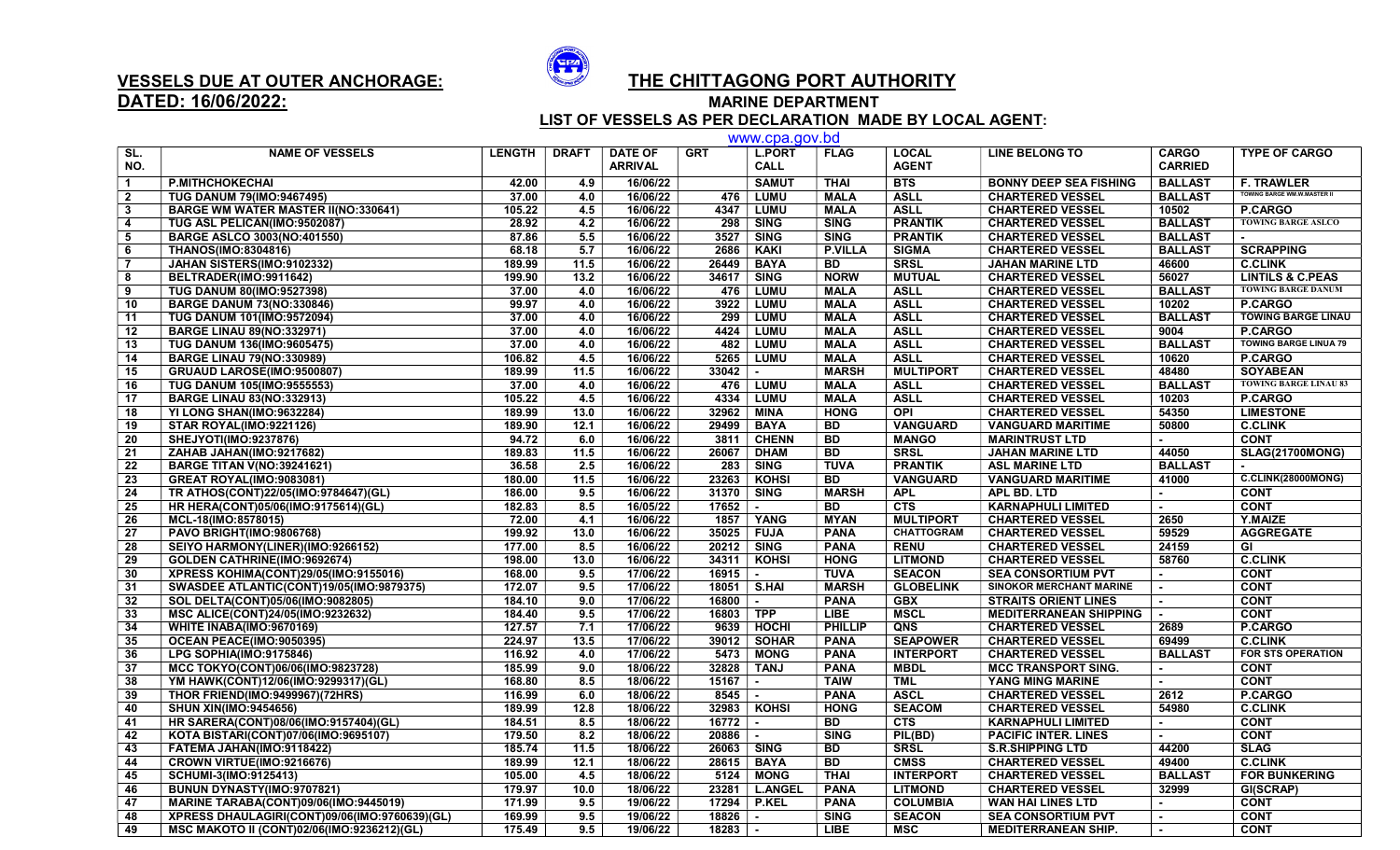| 50                               | <b>MSC TRADER II(CONT)12/06(IMO:9230775)</b>             | 184.04           | 9.5          | 19/06/22             | 16803 COL      |                      | LIBE                       | <b>MSC</b>                           | <b>MEDITERRANEAN SHIPPING</b>                      |                | <b>CONT</b>                   |
|----------------------------------|----------------------------------------------------------|------------------|--------------|----------------------|----------------|----------------------|----------------------------|--------------------------------------|----------------------------------------------------|----------------|-------------------------------|
| 51                               | SPM BANGKOK(IMO:9284673)                                 | 117.83           | 5.5          | 19/06/22             | 9697           | $\blacksquare$       | <b>THAI</b>                | <b>ASCL</b>                          | <b>CHARTERED VESSEL</b>                            |                | P.CARGO                       |
| 52                               | FSL SINGAPORE(CONT)19/04(IMO:9845037)(GL)                | 171.99           | 9.5          | 20/06/22             | 16850          | COL                  | <b>LIBE</b>                | <b>MSCL</b>                          | <b>FAR SHIPPING LINE</b>                           |                | <b>CONT</b>                   |
| 53                               | <b>MAERSK NESNA(CONT)17/04(IMO:9865881)</b>              | 171.99           | 9.5          | 20/06/22             | 25805          | $\sim$               | <b>PANA</b>                | <b>MBDL</b>                          | <b>MCC TRANSPORT</b>                               |                | <b>CONT</b>                   |
| 54                               | OEL COLOMBO(CONT)12/05(IMO:9351804)                      | 150.06           | 8.5          | 20/06/22             | 9990           | COL                  | <b>PANA</b>                | MSC                                  | <b>MEDITERRANEAN SHIPPING</b>                      |                | <b>CONT</b>                   |
| 55                               | MAERSK JAKARTA(CONT)07/06(IMO:9865881)                   | 185.99           | 9.5          | 20/06/22             | 32965          | <b>TANJ</b>          | <b>PANA</b>                | <b>MBDL</b>                          | <b>MCC TRANSPORT SING</b>                          |                | <b>CONT</b>                   |
| 56                               | HR SAHARE(CONT)12/06(IMO:9157399)(GL)                    | 184.51           | 8.5          | 20/06/22             | 16772          |                      | <b>BD</b>                  | <b>CTS</b>                           | <b>KARNAPHULI LTD</b>                              |                | <b>CONT</b>                   |
| 57                               | CELSIUS NELSON(CONT)12/06(IMO:9377690)                   | 171.99           | 8.5          | 20/06/22             | 17518          | COL                  | <b>MARSH</b>               | <b>CNCL</b>                          | <b>FEEDERTECH PTE LTD</b>                          |                | <b>CONT</b>                   |
| 58                               | EF EMMA(CONT)07/06(IMO:9357808)(GL)                      | 182.43           | 8.5          | 20/06/22             | 17964          | COL                  | <b>PORTU</b>               | <b>CNCL</b>                          | FEEDERTECH PTE LTD.                                |                | <b>CONT</b>                   |
| 59                               | KOTA RUKUN(CONT)14/06(IMO:9167459)                       | 144.01           | 8.0          | 20/07/22             | 9422           | <b>SING</b>          | <b>SING</b>                | PIL(BD)                              | <b>PACIFIC INTER. LINE</b>                         |                | <b>CONT</b>                   |
| 60                               | AQUITANIA(IMO:9300491)                                   | 189.99           | 11.0         | 20/06/22             |                | 31238   THASALA      | $\overline{\mathsf{u}}$    | <b>FMS</b>                           | <b>CHARTERED VESSEL</b>                            | 54350          | <b>FELDSPAR</b>               |
| 61                               | CAPE ARAXOS(CONT)24/05(IMO:9696084)                      | 185.00           | 9.5          | 21/06/22             |                | 25165 P.KEL          | <b>SING</b>                | <b>APL</b>                           | APL BD. LTD                                        |                | <b>CONT</b>                   |
| 62                               | <b>MSC JAUNITA F(CONT)12/06(IMO:9235608)</b>             | 146.45           | 8.5          | 21/06/22             |                | 9528 COL             | <b>LIBE</b>                | MSC                                  | <b>MEDITERRANEAN SHIPPING</b>                      |                | <b>CONT</b>                   |
| 63                               | <b>HSL NASSAU(IMO:9802310)</b>                           | 199.90           | 13.0         | 21/06/22             |                | 35606 QUEBEC         | <b>PANA</b>                | <b>SAFE SHIP</b>                     | <b>CHARTERED VESSEL</b>                            | 58658          | <b>SOYABEAN</b>               |
| 64                               | HAIAN EAST(CONT)12/06(IMO:9363144)(GL)                   | 182.52           | 8.0          | 22/06/22             | 18102          | $\sim$               | <b>VIET</b>                | <b>IPL</b>                           | <b>SAMUERA SHIPPING</b>                            |                | <b>CONT</b>                   |
| 65                               | HMM CHITTAGONG(CONT)13/06(IMO:9701293)                   | 184.99           | 8.0          | 22/06/22             |                | 25145   NINGBO       | <b>KOREA</b>               | $\overline{OIL}$                     | <b>HYUNDAI MERCHANT</b>                            |                | <b>CONT</b>                   |
|                                  | ANTON SCHEPERS(CONT)27/01(IMO:9217553)(GL)               | 164.65           | 7.2          | 23/06/22             |                | COL                  | <b>ANTI</b>                | <b>MSCL</b>                          | <b>FAR SHIPPING LINE</b>                           |                | <b>CONT</b>                   |
| 66                               | OEL SINGAPORE(CONT)16/05(IMO:9345910)                    | 150.07           | 8.5          | 23/06/22             | $\sim$<br>9990 | COL                  | <b>PANA</b>                | <b>MSC</b>                           | <b>MEDITERRANEAN SHIP.</b>                         |                | <b>CONT</b>                   |
| 67                               |                                                          | 145.93           | 8.0          | 23/06/22             | 9678           | <b>SING</b>          | <b>SING</b>                |                                      |                                                    |                | <b>CONT</b>                   |
| 68                               | KOTA RAJIN(CONT)08/06(IMO:9296286)(GL)                   |                  |              |                      |                |                      |                            | PIL(BD)                              | <b>PCIFIC INTER. LINES</b>                         |                |                               |
| 69                               | SINAR BANGKA(CONT)08/06(IMO: 9220304)(GL)                | 147.00           | 8.5          | 23/06/22             | 12563          |                      | <b>SING</b>                | <b>TRIDENT</b>                       | <b>GOLD STAR LINE LTD</b>                          |                | <b>CONT</b>                   |
| 70                               | MSC EMILY II(CONT)29/05(IMO:9236444)                     | 184.10           | 9.5          | 23/06/22             | 16802 PTP      |                      | <b>LIBE</b>                | <b>MSC</b>                           | <b>MSC MEDITERRANEAN</b>                           |                | <b>CONT</b>                   |
| 71                               | MAERSK KWANGYANG(CONT)31/05(IMO:9858747)                 | 185.99           | 9.5          | 23/06/22             | 32828          | $\sim$               | <b>LIBE</b>                | <b>MBDL</b>                          | <b>MCC TRANSPORT</b>                               |                | <b>CONT</b>                   |
| 72                               | XPRESS NUPTSE(CONT)12/06(IMO:9678630)                    | 169.99           | 9.5          | 23/06/22             | 18871          |                      | <b>LIBE</b>                | <b>SEACON</b>                        | <b>SEA CONSORTIUM PVT</b>                          |                | <b>CONT</b>                   |
| 73                               | SOL PROMISE(CONT)12/06(IMO:9363156)(GL)                  | 182.52           | 9.5          | 24/06/22             | 18102          |                      | <b>PANA</b>                | <b>GBX</b>                           | <b>STRAITS ORIENT LINE</b>                         |                | <b>CONT</b>                   |
| 74                               | AS ROBERTA(CONT)12/06(IMO:9330903)(GL)                   | 170.15           | 9.5          | 24/06/22             | 15995          | $\sim$               | <b>LIBE</b>                | <b>SEACON</b>                        | <b>SEA CONSORTIUM PVT</b>                          |                | <b>CONT</b>                   |
| 75                               | <b>MAERSK XIAMEN(CONT)13/06(IMO:9858723)</b>             | 185.99           | 9.5          | 24/06/22             | 32965          | $\sim$               | <b>SING</b>                | <b>MBDL</b>                          | <b>MCC TRANSPORT</b>                               |                | <b>CONT</b>                   |
| 76                               | SEOUL GLOW(CONT)05/06(IMO:9357535)                       | 175.10           | 8.0          | 24/06/22             | 18123 SING     |                      | LIBE                       | <b>CT</b>                            | <b>SWORDFISH LIMITED</b>                           |                | <b>CONT</b>                   |
| 77                               | HR RHEA(CONT)15/06(IMO:9175597)(GL)                      | 182.83           | 9.5          | 24/06/22             | 17652          |                      | <b>BD</b>                  | CTS                                  | <b>KARNAPHULI LTD</b>                              |                | <b>CONT</b>                   |
| 78                               | A.IDEFIX(CONT)24/03(IMO:9354662)                         | 182.83           | 9.5          | 25/06/22             | $\sim$         |                      | <b>MALT</b>                | <b>SEACON</b>                        | <b>SEA CONSORTIUM PVT</b>                          |                | <b>CONT</b>                   |
| 79                               | WINNER(CONT)12/05(IMO:9347281)                           | 186.35           | 9.0          | 25/06/22             | $22914$ -      |                      | <b>PORTU</b>               | <b>SEACON</b>                        | <b>SEA CONSORTIUM PVT LTD</b>                      | $\sim$         | <b>CONT</b>                   |
| 80                               | MTT SINGAPORE(CONT)12/05(IMO:9131060)(GL)                | 140.00           | 9.5          | 25/06/22             | 8276           | $\sim$               | <b>MALA</b>                | <b>SEACON</b>                        | SEA CONSORTIUM PVT LTD                             |                | <b>CONT</b>                   |
| 81                               | XPRESS SAGARMALA(CONT)19/04(IMO:9862736)(GL)             | 172.00           | 9.5          | 25/06/22             | 19235          |                      | <b>SING</b>                | <b>SEACON</b>                        | <b>SEA CONSORTIUM PVT</b>                          |                | <b>CONT</b>                   |
| 82                               | BLPL TRUST (CONT)26/05(IMO:9119660)                      | 166.62           | 8.5          | 25/06/22             | 15741          |                      | <b>PANA</b>                | <b>GBX</b>                           | <b>BLPL SINGAPORE PTE LTD</b>                      |                | <b>CONT</b>                   |
| 83                               | HR FARHA(CONT)15/06(IMO:9123582)(GL)                     | 184.51           | 8.5          | 25/06/22             | 17721          |                      | <b>BD</b>                  | <b>CTS</b>                           | <b>KARNAPHULI LTD</b>                              |                | <b>CONT</b>                   |
| 84                               | SOL MALAYSIA(CONT)13/06(IMO:9081019)(GL)                 | 167.00           | 9.0          | 26/06/22             | 15741          | $\sim$               | <b>SING</b>                | <b>GBX</b>                           | <b>STRAITS ORIENT LINE</b>                         |                | <b>CONT</b>                   |
| 85                               | KOTA RANCAK(CONT)13/06(IMO:9296298)(GL)                  | 145.93           | 8.0          | 26/06/22             |                | 9678   SING          | <b>SING</b>                | PIL(BD)                              | <b>PACIFIC INTER. LINE</b>                         |                | <b>CONT</b>                   |
| 86                               | EASTAWAY JAMUNA(CONT)14/06(IMO:9348998)                  | 182.52           | 9.5          | 26/06/22             | 18017          |                      | <b>SING</b>                | <b>SEACON</b>                        | <b>SEA CONSORTIUM PVT</b>                          |                | <b>CONT</b>                   |
| 87                               | GREEN EARTH(CONT)14/06(IMO:9865984)(GL)                  | 172.07           | 9.5          | 26/06/22             | 17954          | $\sim$               | <b>SING</b>                | <b>SEACON</b>                        | <b>SEA CONSORTIUM PVT</b>                          | $\sim$         | <b>CONT</b>                   |
| 88                               | <b>OCEAN TIANCHEN(IMO:9740146)</b>                       | 199.90           | 13.0         | 26/06/22             |                | 36415   SANTOS       | <b>HONG</b>                | <b>SAFE SHIP</b>                     | <b>CHARTERED VESSEL</b>                            | 56657          | <b>SOYABEAN</b>               |
| 89                               | IMKE SCHEPERS(CONT)09/06(IMO:9360520)(GL)                | 154.85           | 8.5          | 27/06/22             | 9056 COL       |                      | <b>ANTI</b>                | <b>TRIDENT</b>                       | <b>GOLD STAR LINE</b>                              |                | <b>CONT</b>                   |
| 90                               | MCC CEBU(CONT)09/06(IMO:9823730)                         | 185.99           | 9.0          | 27/06/22             | 32828          |                      | <b>PANA</b>                | <b>MBDL</b>                          | <b>MCC TRANSPORT</b>                               |                | <b>CONT</b>                   |
| 91                               | SEA MASTER(CONT)21/04(IMO:9625920)                       | 170.00           | 8.5          | 28/06/22             | 20239          |                      | <b>LIBE</b>                | <b>TRIDENT</b>                       | <b>GOLD STAR LINE</b>                              |                | <b>CONT</b>                   |
| 92                               | <b>MOUNT KELLETT(CONT)05/06(IMO:9760627)</b>             | 169.99           | 9.5          | 29/06/22             | 18870   SING   |                      | <b>SING</b>                | <b>APL</b>                           | APL (BD) PVT. LTD                                  | $\sim$         | <b>CONT</b>                   |
| 93                               | SITC KEELUNG(CONT)12/06(IMO:9712761)(GL)                 | 172.00           | 9.5          | 30/06/22             |                | 17119   SHEKOU       | <b>HONG</b>                | <b>FAMFA</b>                         | <b>SITC CONTTAINER</b>                             |                | <b>CONT</b>                   |
| 94                               | KOTA NALURI(CONT)24/05(IMO:9362308)                      | 179.70           | 8.5          | 30/06/22             | 20902          | <b>SING</b>          | <b>SING</b>                | PIL(BD)                              | <b>PACIFIC INTER, LINE</b>                         |                | <b>CONT</b>                   |
| 95                               | CAPE QUEST(CONT)07/06(IMO:9734159)                       | 185.00           | 9.5          | 01/07/22             | 25090   SING   |                      | <b>SING</b>                | <b>APL</b>                           | APL BD PVT LTD                                     |                | <b>CONT</b>                   |
| 96                               | BANGKOK(CONT)23/05(IMO:9197349)(GL)                      | 168.00           | 9.5          | 03/07/22             | 16986   SING   |                      | <b>PANA</b>                | <b>ONE</b>                           | <b>OCEAN NETWORK EXPRESS</b>                       |                | <b>CONT</b>                   |
| 97                               | MTT SAPANGAR(CONT)12/06(IMO:9872236)                     | 172.00           | 9.5          | 05/07/22             |                | 19292   P.KEL        | <b>MALA</b>                | <b>APL</b>                           | APL BD. LTD                                        |                | <b>CONT</b>                   |
| 98                               | ST. JOHN(CONT)13/06(IMO:9634646)                         | 170.00           | 9.5          | 08/07/22             | 16889   S.HAI  |                      | <b>MALT</b>                | <b>GLOBLINK</b>                      | <b>SINOKOR MERCHANT</b>                            |                | <b>CONT</b>                   |
| 99                               | SOL STRAITS(CONT)05/06(IMO:9134658)                      | 184.10           | 9.0          | 10/07/22             | 16801          | <b>COL</b>           | <b>PANA</b>                | <b>GBX</b>                           | <b>STRAITS ORIENT LINES</b>                        |                | <b>CONT</b>                   |
| 100                              | XIN CHEN HAI YANG(IMO:9814492)                           | 153.46           | 6.0          | 10/07/22             | 16607   S.HAI  |                      | <b>CHINA</b>               | <b>SAIF</b>                          | <b>CHARTERED VESSEL</b>                            |                | P.CARGO                       |
| 101                              | CNC JUPITER(CONT)13/06(IMO:9836672)(GL)                  | 172.00           | 9.5          | 10/07/22             | 18652 P.KEL    |                      | MALT                       | <b>APL</b>                           | APL BD. LTD                                        |                | <b>CONT</b>                   |
|                                  |                                                          |                  |              |                      |                | <b>TANKER DUE:</b>   |                            |                                      |                                                    |                |                               |
| $\overline{1}$                   | UNIQUE HARMONY(IMO:9609914)                              | 182.50           | 10.7         | 16/06/22             | 29441          | MALA                 | <b>HONG</b>                | <b>BISMILLA</b>                      | <b>CHARTERED VESSEL</b>                            | 32977          | <b>GAS OIL</b>                |
| $\overline{2}$                   | AL KHATTIYA(IMO:9431111)                                 | 283.02           | 11.0         | 16/06/22             | 136980         | RAS                  | <b>MARSH</b>               | <b>UNIGLOBAL</b>                     | <b>CHARTERED VESSEL</b>                            | 62379          | <b>LNG</b>                    |
| $\mathbf{3}$                     | <b>MP MR TANKER 3(IMO:9573684)</b>                       | 179.99<br>183.00 | 10.1<br>12.3 | 16/06/22             | 28813          | <b>MALA</b>          | <b>INDIA</b>               | <b>PRIDE</b>                         | <b>CHARTERED VESSEL</b>                            | 32000          | <b>GAS OIL</b><br><b>CDSO</b> |
| $\overline{4}$<br>5              | <b>MARIOS G(IMO:9418121)</b><br>AL THAKHIRA(IMO:9298399) | 285.40           | 11.3         | 16/06/22<br>16/06/22 | 30075<br>95824 | <b>S.LORE</b><br>RAS | <b>PANA</b><br><b>BAHA</b> | <b>PANMARINE</b><br><b>UNIGLOBAL</b> | <b>CHARTERED VESSEL</b><br><b>CHARTERED VESSEL</b> | 23321<br>62968 | <b>LNG</b>                    |
| $\begin{array}{c} 6 \end{array}$ | GASLOG CHELSEA(IMO:9390185)                              | 288.60           | 11.6         | 16/06/22             | 100374         | <b>P.SUEZ</b>        | <b>BERMUDA</b>             | <b>PRIDE</b>                         | <b>CHARTERED VESSEL</b>                            | 67048          | <b>LNG</b>                    |
|                                  |                                                          |                  |              |                      |                |                      |                            |                                      |                                                    |                |                               |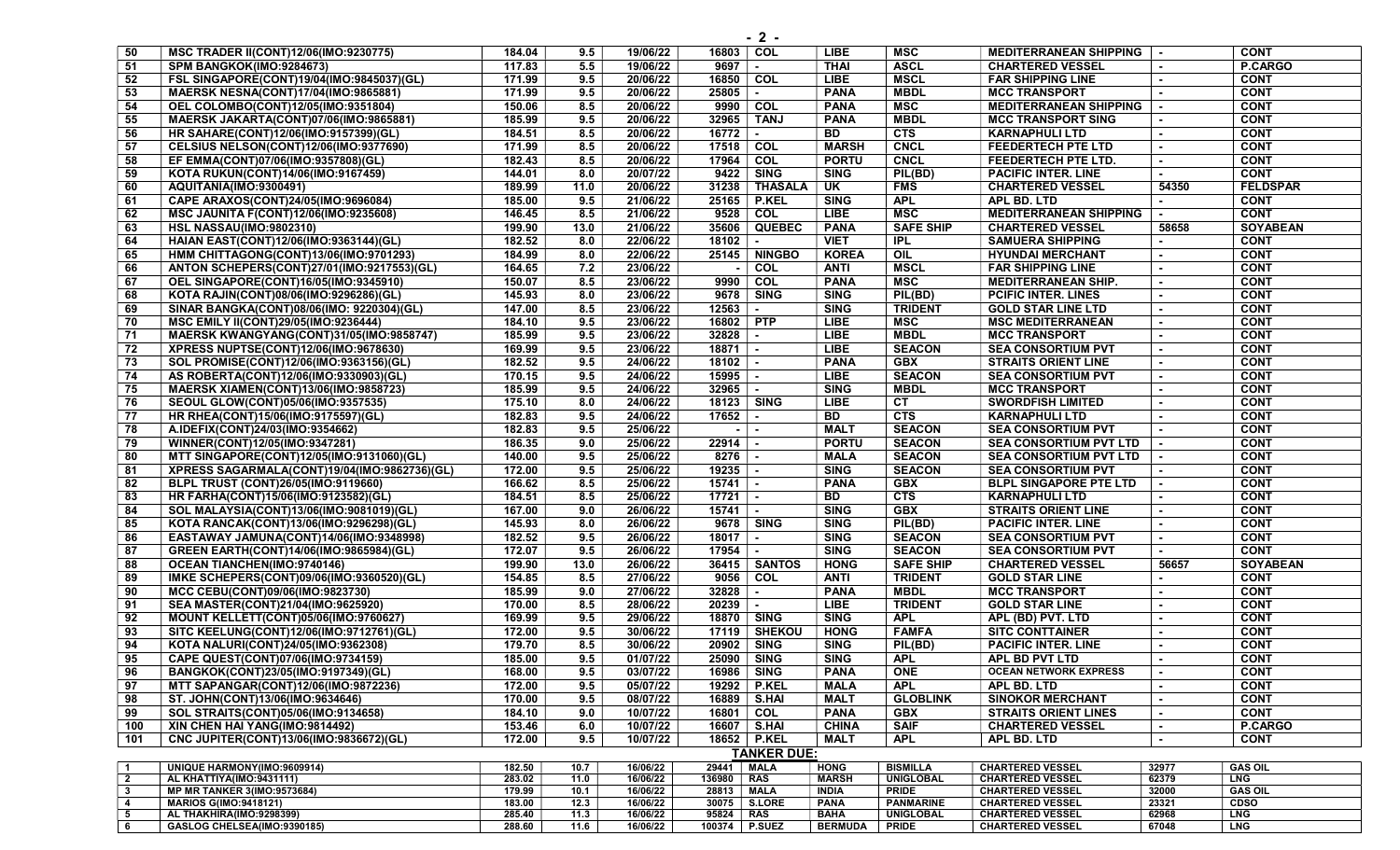|                         | <b>SCHUMI(IMO:9134359)</b>                | 109.02 | 6.7    | 16/06/22         | 5953  | KOL           | <b>PANA</b>     | <b>SEASIDE</b>   | <b>CHARTERED VESSEL</b> | 3300  | <b>LPG</b>                     |  |  |  |
|-------------------------|-------------------------------------------|--------|--------|------------------|-------|---------------|-----------------|------------------|-------------------------|-------|--------------------------------|--|--|--|
| -8                      | <b>PETROLIMEX 10(IMO:9239642)</b>         | 176.97 | 10.7   | 16/06/22         | 25408 | MALA          | <b>VIET</b>     | <b>PRIDE</b>     | <b>CHARTERED VESSEL</b> | 26958 | <b>GAS OIL</b>                 |  |  |  |
| -9                      | ORION EXPRESS(IMO:9188764)                | 184.60 | 10.2   | 17/06/22         | 22848 |               | <b>BD</b>       | <b>PSP</b>       | <b>CHARTERED VESSEL</b> | 27500 | <b>HSFO</b>                    |  |  |  |
| 10                      | <b>DA NANG GAS(IMO:9388429)</b>           | 99.90  | 5.6    | 17/06/22         | 4306  | <b>DHAM</b>   | <b>VIET</b>     | <b>UNIGLOBAL</b> | <b>CHARTERED VESSEL</b> | 1310  | <b>LPG</b>                     |  |  |  |
| 11                      | <b>BERNORA(IMO:9352145)</b>               | 128.60 | 8.8    | 18/06/22         | 8545  | LAHAD         | <b>BAHA</b>     | <b>BERING</b>    | <b>CHARTERED VESSEL</b> | 11989 | <b>RBD</b>                     |  |  |  |
| 12                      | PACIFIC JEWEL(IMO:9413779)                | 179.99 | 9.5    | 19/06/22         | 28754 | MALA          | <b>HONG</b>     | <b>PRIDE</b>     | <b>CHARTERED VESSEL</b> | 27000 | JET A-1                        |  |  |  |
| 13                      | <b>GASLOG SALEM(IMO:9638915)</b>          | 285.11 | 11.5   | 20/06/22         | 98075 | <b>RAS</b>    | <b>BERMIUDA</b> | <b>UNIGLOBAL</b> | <b>CHARTERED VESSEL</b> | 66607 | <b>LNG</b>                     |  |  |  |
| 14                      | <b>GOLDEN CURL(IMO:9348522)</b>           | 144.00 | 8.3    | 25/06/22         | 11254 | <b>INDO</b>   | <b>PANA</b>     | <b>MTCL</b>      | <b>CHARTERED VESSEL</b> | 12000 | RBD                            |  |  |  |
|                         | AT KUTUBDIA/MATARBARI ANCHORAGE:          |        |        |                  |       |               |                 |                  |                         |       |                                |  |  |  |
|                         | SWIFT CRO(Attach by High Court: 23/02/11) |        | 184.60 | <b>BALLAST</b>   |       | <b>VIZA</b>   | <b>PANA</b>     | <b>BROTHERS</b>  | R/A(11/09 AT 1800)      | 6.5   | $\blacksquare$                 |  |  |  |
| $\overline{\mathbf{2}}$ | SVITZER CHITTAGONG(IMO:9843493)           |        | 36.00  | <b>BALLAST</b>   |       | <b>PHUKET</b> | <b>PANA</b>     | <b>SEAWAVE</b>   | 16/06 AT 1200           | 5.0   |                                |  |  |  |
| -3                      | TUG SVITZER RANGPUR(IMO:9820570)          |        | 32.00  | <b>BALLAST</b>   |       | <b>SING</b>   | <b>SING</b>     | <b>SEAWAVE</b>   | 24/09 AT 1700           | 4.2   |                                |  |  |  |
| 4                       | <b>TUG SUMMIT PSA-1</b>                   |        | 29.95  | <b>BALLAST</b>   |       | <b>SING</b>   | <b>SING</b>     | <b>SEAWAVE</b>   | R/A(19/04 AT 1200)      | 4.0   |                                |  |  |  |
| 5                       | TUG SUMMIT PSA 2(IMO:984352)              |        | 29.95  | <b>BALLAST</b>   |       | <b>SING</b>   | <b>SING</b>     | <b>SEAWAVE</b>   | R/A(19/04 AT 1200)      | 4.0   |                                |  |  |  |
| 6                       | <b>TUG SUMMIT PSA 3(IMO:9843534)</b>      |        | 29.95  | <b>BALLAST</b>   |       | <b>SING</b>   | <b>SING</b>     | <b>SEAWAVE</b>   | R/A(19/04 AT 1200)      | 4.0   |                                |  |  |  |
|                         | <b>TUG SUMMIT PSA 4(IMO:9847229)</b>      |        | 29.95  | <b>BALLAST</b>   |       | <b>SING</b>   | <b>SING</b>     | <b>SEAWAVE</b>   | R/A(19/04 AT 1200)      | 4.0   | $\blacksquare$                 |  |  |  |
| -8                      | <b>TUG SUMMIT PSA 5(IMO:9854272)</b>      |        | 29.95  | <b>BALLAST</b>   |       | <b>SING</b>   | <b>PANA</b>     | <b>SEAWAVE</b>   | R/A(19/04 AT 1200)      | 4.0   | $\sim$                         |  |  |  |
| - 9                     | <b>SUMMIT LNG(IMO:9322255)</b>            |        | 277.00 | <b>LNG</b>       |       | <b>RAS</b>    | <b>BELG</b>     | <b>UNIGLOBAL</b> | 20/04 AT 0900           | 11.7  | 59711                          |  |  |  |
| 10                      | <b>EXCELLENCE</b>                         |        | 277.00 | LNG              |       | <b>RAS</b>    | <b>BELGIUM</b>  | <b>UNIGLOBAL</b> | 24/04 AT 1400           | 12.5  | 60047                          |  |  |  |
| 11                      | ATLANTIC PRIDE(IMO:9274616)               |        | 250.00 | <b>CRUDE OIL</b> |       | MAL           | <b>TUVA</b>     | <b>BASHUND</b>   | 25/12 AT 1756           | 10.8  | 100092                         |  |  |  |
| 12                      | <b>ORANJE(IMO:9263904)</b>                |        | 185.00 | <b>BALLAST</b>   |       | <b>MILA</b>   | <b>CYP</b>      | <b>PRANTIK</b>   | 02/02 AT 1000           | 8.0   |                                |  |  |  |
| 13                      | SVITZER FOXTROT(IMO:9592525)              |        | 45.00  | <b>BALLAST</b>   |       | KOL           | <b>SING</b>     | <b>SEAWAVE</b>   | R/A(14/03 AT 1830)      | 5.0   |                                |  |  |  |
| 14                      | TUG TERAS HYDRA(IMO:9531296)              |        | 36.00  | <b>BALLAST</b>   |       | 495   LUMU    | <b>INDO</b>     | <b>PRANTIK</b>   | 04/05 AT 1500           | 4.0   | <b>TOWING BARGE ASLCO 3005</b> |  |  |  |
| 15                      | <b>BARGE ASLCO 3005(NO:401531)</b>        |        | 87.86  | <b>P.CARGO</b>   | 3527  | <b>LUMU</b>   | <b>SING</b>     | <b>PRANTIK</b>   | 04/05 AT 1500           | 4.2   | 7899                           |  |  |  |
| 16                      | LPG WARRIOR(IMO:9317298)(R.2310)          |        | 230.00 | <b>LPG</b>       | 45965 | FUJA          | <b>BD</b>       | <b>INTERPORT</b> | 08/05 AT 1600           | 10.8  | 66079                          |  |  |  |
| 17                      | STEMNITSA(IMO:9693070)(R.2754)            |        | 250.00 | <b>CRUD OIL</b>  | 62388 | <b>JABEL</b>  | <b>MALT</b>     | <b>POTL</b>      | 10/06 AT 1000           | 14.0  | 99912                          |  |  |  |
| 18                      | <b>TUG ORION WB 2(IMO:9560314)</b>        |        | 24.96  | <b>BALLAST</b>   |       | <b>SING</b>   | <b>NIUE</b>     | <b>PRANTIK</b>   | (R/A 2006 AT 1000)      | 3.4   |                                |  |  |  |
| 19                      | <b>LPG MARIA(IMO:9228253)</b>             |        | 119.29 | <b>LPG</b>       | 5764  | <b>MONG</b>   | <b>PANA</b>     |                  | 06/06 AT 1342           | 5.60  | 650                            |  |  |  |
| 20                      | SERENE THEODORA(IMO:9567946)(R.2733)      |        | 190.01 | <b>C.CLINK</b>   | 32884 | YANBU         | <b>MALT</b>     | <b>BENCON</b>    | 14/06 AT 1030           | 12.65 | 54800                          |  |  |  |

## (B): VESSELS AT A/B/C ANCHORAGE:

(B/1) VESSELS READY:

| SL.                     | <b>NAME OF VESSEL</b>                   | R/ON  | <b>LENGTH</b> | <b>CARGO</b>        | <b>GRT</b> | <b>L.PORT</b> | <b>FLAG</b>  | <b>LOCAL AGENT</b> | <b>ARRIVAL DATE &amp;</b> | <b>ANCHO</b> | <b>DRAFT</b> | QUANTITY/      |
|-------------------------|-----------------------------------------|-------|---------------|---------------------|------------|---------------|--------------|--------------------|---------------------------|--------------|--------------|----------------|
| NO.                     |                                         |       |               |                     |            |               |              |                    | <b>TIME</b>               | -RAGE        |              | <b>REMARKS</b> |
| $\overline{\mathbf{1}}$ | *XPRESS LHOTSE(CONT)(IMO:9678642)       | 11/06 | 169.99        | <b>CONT</b>         | 18871      | COL           | <b>LIBE</b>  | <b>SEACON</b>      | 11/06 AT 1912             | C            | 8.9          | 660            |
| $\overline{2}$          | CALA PAGURO(CONT)(IMO:9412787)          | 12/06 | 171.99        | <b>CONT</b>         | 17518      | P.KEL         | <b>LIBE</b>  | <b>CT</b>          | 12/06 AT 0609             | C            | 9.2          | 924            |
| $\mathbf{3}$            | MAERSK CHATTOGRAM(CONT)(IMO:9761023)    | 12/06 | 186.00        | <b>CONT</b>         | 31649      | <b>TANJ</b>   | SING         | <b>MBDL</b>        | 12/06 AT 0630             | C            | 9.5          | 1910           |
| $\overline{\mathbf{4}}$ | ALVAN(CONT)(IMO:9165798)                | 12/06 | 168.46        | <b>CONT</b>         | 15670      | <b>P.KEL</b>  | <b>IRAN</b>  | QCSL               | 12/06 AT 1443             | C            | 8.8          | 654            |
| -5                      | KOTA RIA(CONT)(IMO:9296339)             | 12/06 | 145.93        | <b>CONT</b>         | 9725       | <b>SING</b>   | <b>SING</b>  | PIL(BD)            | 12/06 AT 1836             | C            | 8.2          | 576            |
| - 6                     | <b>MSC POLO II(CONT)(IMO:9139086)</b>   | 13/06 | 184.10        | <b>CONT</b>         | 16661      | COL           | <b>LIBE</b>  | MSC                | 13/06 AT 0930             | C            | 9.5          | 611            |
| $\overline{7}$          | KOTA BUANA(CONT)(IMO:9638628)           | 14/06 | 179.50        | <b>CONT</b>         | 21651      | <b>SING</b>   | <b>SING</b>  | PIL(BD)            | 14/06 AT 0405             | C            | 9.0          | 992            |
| 8                       | *CNC NEPTUNE(CONT)(IMO:9836658)(GL)     | 14/06 | 172.00        | <b>CONT</b>         | 18652      | SIKO          | SING         | <b>APL</b>         | 14/06 AT 0410             | C            | 9.45         | 1213           |
| 9                       | <b>CELSIUS NEW ORLEANS(IMO:9412842)</b> | 15/06 | 171.99        | <b>CONT</b>         | 17294      | COL           | <b>MARS</b>  | <b>CNCL</b>        | 15/06 AT 0430             | C            | 7.4          | 778            |
| 10                      | MSC KYMEA(CONT)(IMO:9334832)            | 15/06 | 176.91        | <b>CONT</b>         | 18480      | <b>SING</b>   | <b>LIBE</b>  | <b>MSC</b>         | 15/06 AT 1024             | C            | 9.5          | 1078           |
| 11                      | VASI STAR(CONT)(IMO:9105994)            | 15/06 | 184.10        | <b>CONT</b>         | 16801      | <b>INDIA</b>  | <b>LIBE</b>  | <b>PHOENIX</b>     | 15/06 AT 1212             | C            | 9.5          | 806            |
| 12                      | <b>HR AARAI(CONT)(IMO:9123594)(GL)</b>  | 15/06 | 184.51        | <b>CONT</b>         | 16772      | COL           | BD           | CTS                | 15/06 AT 1400             | C            | 9.2          | 985            |
| 13                      | OEL SHASTA(CONT)(IMO:9134684)           | 16/06 | 179.23        | <b>CONT</b>         | 16264      | P.KEL         | <b>PANA</b>  | <b>KARNAPHULI</b>  | 16/06 AT 0006             | C            | 9.5          | 679            |
| 14                      | SINAR SORONG(CONT)(IMO:9866471)(GL)     | 16/06 | 171.99        | <b>CONT</b>         | 20441      | <b>SING</b>   | <b>SING</b>  | <b>BCL</b>         | 16/06 AT 0100             | C            | 9.5          | 1375           |
| 15                      | *GEAT WISDOM(IMO:9207792)(R.2327)       | 25/06 | 185.74        | <b>GI(SODA ASH)</b> | 26010      | <b>ZHEN</b>   | <b>MARSH</b> | <b>OTSL</b>        | 16/05 AT 1145             |              | 8.5          | 40742          |
| 16                      | *PRT DREAM(IMO:9524011)                 | 01/06 | 189.99        | GI(ST.COIL)         | 31756      | <b>SING</b>   | <b>PANA</b>  | <b>BBAL</b>        | 01/06 AT 0300             | C            | 8.48         | 29195          |
| 17                      | <b>KEN UN(IMO:9727089)</b>              | 09/06 | 179.99        | GI(SCRAP)           | 22501      | <b>SING</b>   | <b>PANA</b>  | <b>LITMOND</b>     | 06/06 AT 1642             | A            | 8.5          | 32999          |
| 18                      | AFRICA PRIDE(IMO:9002166)               | 11/06 | 179.00        | GI                  |            | <b>TAIW</b>   | <b>PANA</b>  | <b>RAB</b>         | R/A(14/06 AT 1130)        | C            | 8.0          | 18076          |
| 19                      | <b>HAN ZHI(IMO:9135877)</b>             | 11/06 | 107.42        | <b>P.CARGO</b>      | 5799       | IND.          | <b>SING</b>  | QNS                | 11/06 AT 1300             | C            | 7.9          | 1740           |
| 20                      | KOOKYANG EXPRESS(IMO:9244312)           | 13/06 | 112.00        | <b>P.CARGO</b>      |            | <b>SING</b>   | <b>KOREA</b> | QNS                | R/A(13/06 AT 1800)        | C            | 6.8          | 1771           |
| 21                      | ANDREA ENTERPRISE(IMO:9749946)          | 15/06 | 179.96 l      | <b>GI(SCRAP)</b>    | 21525      | <b>SING</b>   | <b>PANA</b>  | <b>ABC</b>         | 10/06 AT 2100             | A            | 8.5          | 31660          |
|                         | (B/2): VESSELS NOT READY:               |       |               |                     |            |               |              |                    |                           |              |              |                |
| $\mathbf{1}$            | ASL MERCURY(IMO:9519303)(R.2697)        |       | 190.00        | GI(SODA ASH)        | 32987      | <b>P.KEL</b>  | <b>LIBE</b>  | <b>COSCOL</b>      | 08/06 AT 1818             |              | 11.2         | 44403          |
| $\overline{2}$          | KHADEEJAH JAHAN II(IMO:9407536)(R.2682) |       | 189.90        | <b>SLAG</b>         | 30816      | <b>SING</b>   | <b>BD</b>    | <b>SRSL</b>        | 08/06 AT 1300             |              | 10.8         | 41300          |
| -3                      | <b>DONG MINH(IMO:9180035)</b>           |       | 169.00        | <b>P.CARGO</b>      |            | S.HAI         | <b>PANA</b>  | QNS                | R/A(08/06 AT 1820)        | C            | 7.0          | 388            |
| $\overline{\mathbf{4}}$ | AISHA SARWAR(IMO:9200433)(R.2790)       |       | 189.33        | <b>C.CLINK</b>      | 22612      | <b>BAYA</b>   | <b>BD</b>    | <b>SRSL</b>        | 10/06 AT 0900             | A            | 11.5         | 43600          |
| - 5                     | <b>ES VALOR(IMO:9843625)</b>            |       | 140.00        | <b>RBD</b>          | 8916       | <b>PANT</b>   | <b>LIBE</b>  | <b>BERING</b>      | 13/06 AT 0420             | C            | 8.3          | 11999          |
| - 6                     | <b>HS HAMBURG(IMO:9657806)</b>          |       | 183.00        | <b>GAS OIL</b>      | 29735      | <b>SING</b>   | <b>MALT</b>  | <b>PRIDE</b>       | 15/06 AT 1124             |              | 10.7         | 33249          |
| $\overline{7}$          | AP STON(IMO:9652131)                    |       | 190.00        | GI(SCRAP)           | 31598      | <b>SING</b>   | <b>MARSH</b> | <b>ABC</b>         | 15/06 AT 1418             |              | 10.9         | 42142          |
| -8                      | JIN HAI ZHENG(IMO:9590993)              |       | 190.00        | GI(ST.COIL)         | 29255      | S.HAI         | <b>CHINA</b> | <b>ASAL</b>        | 15/06 AT 1330             |              | 9.2          | 32825          |
| 9                       | <b>GREEN POINT(9259886)</b>             |       | 183.00        | <b>HSFO</b>         | 29982      | <b>MALA</b>   | <b>LIBE</b>  | <b>AQUAT</b>       | 15/06 AT 1718             | в            | 9.1          | 27677          |
| 10                      | HAFNIA ANDROMEDA(IMO:9461661)           |       | 183.00        | <b>GAS OIL</b>      | 30241      | <b>MALA</b>   | <b>MALT</b>  | <b>BISMILLAH</b>   | 16/06 AT 0124             | в            | 9.45         | 27785          |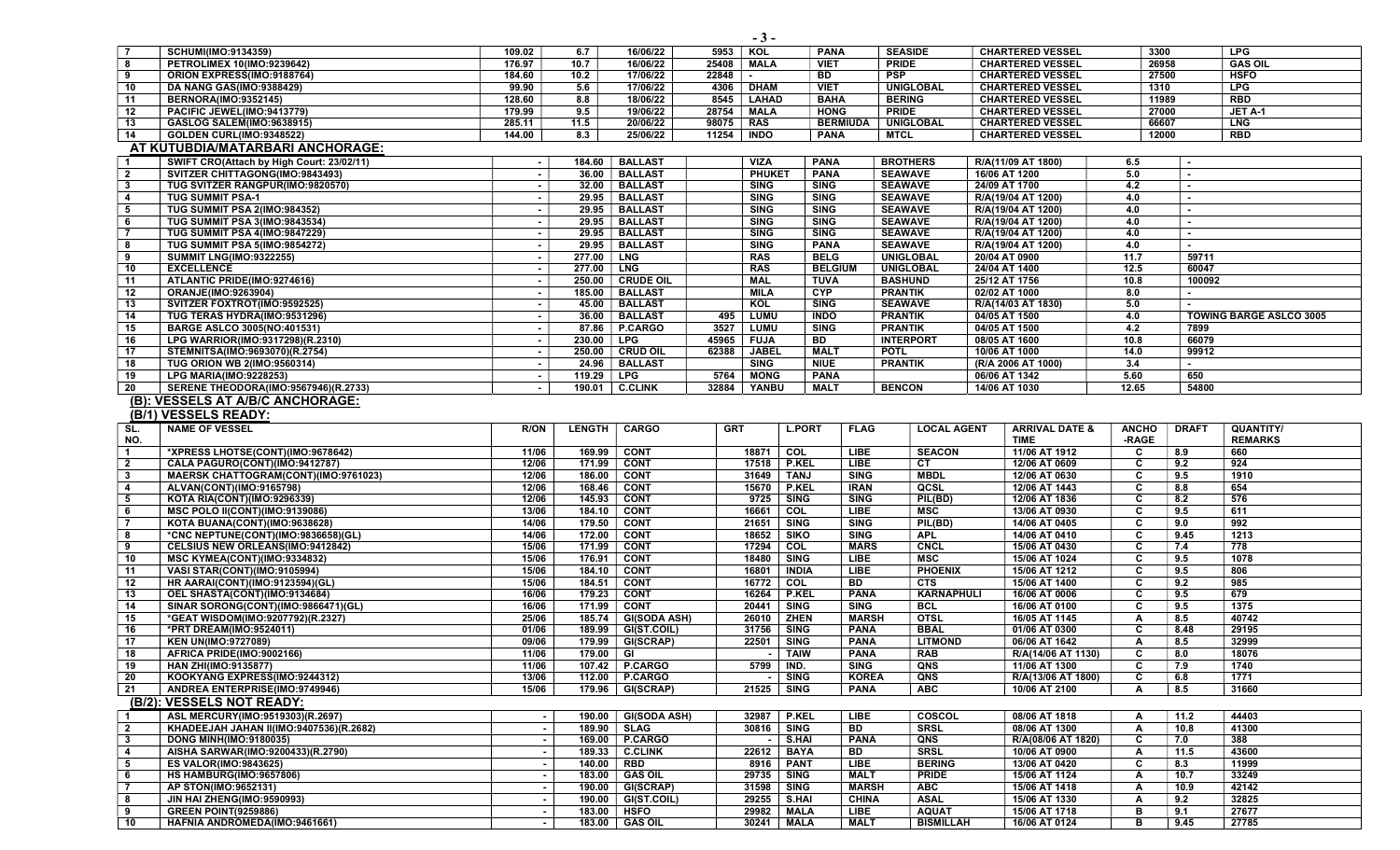## (B/3): VESSELS AWAITING EMPLOYEMENT/INSTRUCTION:

| $\overline{\mathbf{1}}$ | <b>CRYSTAL SAPPHIRE</b>                                   | 189.00<br>$\sim$ | h e l              | <b>SALALA</b>           | BD.             | <b>CNL</b>       | 22/12 AT 0212      | A            | 6.0    | A/FOR OWNER INSTRUCTION        |
|-------------------------|-----------------------------------------------------------|------------------|--------------------|-------------------------|-----------------|------------------|--------------------|--------------|--------|--------------------------------|
| $\overline{2}$          | <b>CRYSTAL GOLD</b>                                       | 168.30<br>$\sim$ | <b>BALLAST</b>     | <b>CTG</b>              | <b>IND</b>      | <b>CNL</b>       | 15/03 AT 1430      | C            | 5.6    |                                |
| $\overline{\mathbf{3}}$ | <b>CHELSEA</b>                                            | 189.00<br>$\sim$ | <b>BALLAST</b>     | $\sim$                  | $\sim$          | ???              | 21/04 AT 0248      | $\sim$       | $\sim$ | $\blacksquare$                 |
| $\overline{4}$          | HTK EMOTION(IMO:9557331)(RENAMED: MV. MAA)                | 79.57<br>$\sim$  | <b>BALLAST</b>     | <b>SING</b>             | LIBE            | <b>NAAF</b>      | 03/12 AT 1215      | C            | 3.1    | A/.FOR OWNER INSTRUCTION       |
| 5                       | <b>FALD-E-RABBI</b>                                       | 112.00           |                    | KOL                     | <b>PANA</b>     | <b>EDTL</b>      | R/A(23/04 AT 1600) | C            | 4.5    | -DO-                           |
| 6                       | TUG AT 3201(IMO:9443346)                                  | 29.50<br>$\sim$  | <b>BALLAST</b>     |                         | BD              | $\overline{??}$  | 11/09 AT 1400      | B            | 4.16   |                                |
| $\overline{7}$          | KAREN(IMO:9237876)                                        | 91.60<br>$\sim$  | <b>BALLAST</b>     | <b>TUTI</b>             | <b>ANTI</b>     | <b>NAAF</b>      | 14/07 AT 1010      | в            | 4.5    | -DO-                           |
| 8                       | ZD 6998 (Attach by High Court: 12/01/2022)                | 60.00<br>$\sim$  | <b>BALLAST</b>     | <b>PASIR</b>            | <b>S.LEON</b>   | <b>JAR WORLD</b> | R/A(19/05 AT 1600) | C            | 2.5    | $\sim$                         |
|                         |                                                           |                  | <b>BALLAST</b>     |                         | <b>BELIZ</b>    | <b>JAC</b>       |                    | C            |        | $-DO-$                         |
| 9                       | DE LIN(IMO:8434594)                                       | 75.00\<br>$\sim$ |                    | ZHUH                    |                 |                  | 27/11 AT 1100      |              | 4.0    | A/.FOR OWNER INSTRUCTION       |
| 10                      | <b>TUG HULK(IMO:9190925)</b>                              | 58.00<br>$\sim$  | <b>BALLAST</b>     | <b>MUMB</b>             | <b>VANT</b>     | <b>GPSL</b>      | 14/12 AT 1420      | Α            | 6.3    |                                |
| 11                      | SVITZER DHAKA(Attach by High Court: 14/12/2020)           | 29.94            | <b>BALLAST</b>     | <b>SING</b>             | <b>SING</b>     | <b>SEAWAVE</b>   | R/A(16/11 AT 1200) | C            | 5.0    | $-DO-$                         |
| 12                      | PROSPERITY(IMO:8400531)(Attach by High Court: 15/06/2020) | 165.60           |                    | <b>YANG</b>             | <b>PANA</b>     | <b>ARGO</b>      | 08/02 AT 1148      | C            | 5.0    | -DO-                           |
| 13                      | SVITZER KHULNA(IMO:9820668)                               | 34.00<br>$\sim$  | <b>BALLAST</b>     | IND.                    | <b>SING</b>     | <b>SEAWAVE</b>   | R/A(21/10 AT 1300) | C            | 5.0    | -DO-                           |
| 14                      | <b>NORD TRUST(IMO:9454187)</b>                            | 189.90<br>$\sim$ | <b>BALLAST</b>     | <b>MONG</b>             | <b>PANA</b>     | <b>IPL</b>       | 28/10 AT 2306      | в            | 5.2    | -DO-                           |
| 15                      | <b>LCT JUREN(IMO:8538613)</b>                             | 75.00<br>$\sim$  | <b>BALLAST</b>     | <b>SING</b>             | <b>VOLIVIA</b>  | <b>OTSL</b>      | 22/01 AT 1230      | $\sim$       | 3.5    | -DO-                           |
| 16                      | MILLION BELL(IMO:9640607)                                 | 197.00<br>$\sim$ | <b>BALLAST</b>     | <b>HALD</b>             | <b>PANA</b>     | <b>FAL</b>       | 28/03 AT 2324      | в            | 6.23   | $\blacksquare$                 |
| 17                      | TUG NAVIMAR-3(IMO:9526045)                                | 30.83            | <b>BALLAST</b>     | 370<br><b>CHENN</b>     | <b>ST.KITTS</b> | <b>OTSL</b>      | 03/06 AT 0001      | в            | 3.5    | <b>TOWING BARGE AM MERMAID</b> |
| 18                      | PRIDE(IMO:9153525) (Attach by High Court: 01/06/2022)     | 333.00<br>$\sim$ | <b>BALLAST</b>     | 159423<br><b>SOHAR</b>  | <b>ST.KITS</b>  | <b>SIGMA</b>     | 04/05 AT 1615      | C            | 8.2    | A/. FOR OWNER INSTRUCTION      |
| 19                      | TUG TC SAPPHIRE(IMO:9309265)                              | 100.00           | <b>BALLAST</b>     | 1463<br><b>PHILLIP</b>  | <b>PANA</b>     | <b>SIMNI</b>     | 11/06 AT 0730      | в            | 4.2    | TOWING DEAD VSL S. S. RORO 3   |
| $\overline{20}$         | TUG PRANTIC SARWAR(IMO:9333943)                           | 56.00<br>$\sim$  | <b>BALLAST</b>     | 1197<br><b>MONG</b>     | <b>SING</b>     | <b>PRANTIC</b>   | 14/06 AT 1305      | C            | 4.5    | A/.FOR OWNER INSTRUCTION       |
| 21                      | KANDARI-3(IMO:9857614)                                    | 32.00<br>$\sim$  | <b>BALLAST</b>     | 493<br><b>VIET</b>      | <b>BD</b>       | <b>SAIF</b>      | 15/06 AT 2142      | C            | 5.4    | $-100-$                        |
| 22                      | KANDARI-4(IMO:9857626)                                    | 32.00            | <b>BALLAST</b>     | 493                     | BD              | <b>SAIF</b>      | 15/06 AT 2000      | C            | 5.0    | $-DO-$                         |
|                         |                                                           | $\sim$           |                    | <b>VIET</b>             |                 |                  |                    |              |        | $-DO-$                         |
| 23                      | HN LUXURY(IMO:9198379)(R.2645)                            | 154.38           | $\blacksquare$     | 14762<br><b>JAPAN</b>   | <b>PANA</b>     | <b>ABC</b>       | R/A(10/06 AT 0800) | C            | 5.0    |                                |
|                         | (B/4): VESSELS NOT ENTERING:                              |                  |                    |                         |                 |                  |                    |              |        |                                |
| $\overline{1}$          | ATHENA(IMO:9426726)                                       | $\sim$           | 199.98   AGGREGATE | <b>FUJA</b>             | <b>MARSH</b>    | <b>ATSL</b>      | 02/02 AT 0718      | A            | 10.5   | 46250                          |
| $\overline{\mathbf{2}}$ | BARGE AZ QINGDAO(IMO:525318)                              | 111.25           | <b>AGGREGATE</b>   | <b>CHENN</b>            | <b>SING</b>     | <b>ATSL</b>      | 12/02 AT 0800      | C            | 6.0    | 13600                          |
| $\mathbf{3}$            | STAR MISTRAL(IMO:9684225)                                 | $\sim$           | 189.94   RAW SUGAR | <b>SANTOS</b>           | LIBE            | <b>GM SHIP</b>   | 09/04 AT 0448      | Α            | 10.9   | 45600                          |
| $\overline{\mathbf{4}}$ | MEGHNA PRINCESS(IMO:9805776)(R.2259)                      | 199.90<br>$\sim$ | <b>RAW SUGAR</b>   | 35210<br><b>JAIGARH</b> | <b>BD</b>       | <b>USL</b>       | 09/05 AT 0624      | $\mathbf{A}$ | 11.4   | 60500                          |
|                         |                                                           |                  |                    |                         |                 | <b>IMS</b>       | 13/05 AT 0844      |              |        |                                |
| 5                       | BROADGATE(IMO:9785122)(R.2308)                            | 179.97<br>$\sim$ | <b>LENTILS</b>     | 33225<br><b>SING</b>    | LIBE            |                  |                    | Α            | 10.8   | 35505                          |
| 6                       | MCL-12(IMO:8577982)(R.2291)                               | 71.94<br>$\sim$  | <b>Y.CORN</b>      | 1854<br>YANG            | <b>MYAN</b>     | <b>MULTIPORT</b> | 15/05 AT 1142      | C            | 4.0    | 2650                           |
| $\overline{\mathbf{7}}$ | AQUITANIA(IMO:9300491)(R.2371)                            | 189.99<br>$\sim$ | <b>SLAG</b>        | 31238<br><b>SING</b>    | UK              | <b>AKIJ</b>      | 17/05 AT 1112      | B            | 10.8   | 42500                          |
| 8                       | HANDY STRANGER(IMO:9643453)                               | 182.00           | <b>GI(SCRAP)</b>   | 23163<br><b>SING</b>    | <b>CYP</b>      | <b>EVERETT</b>   | 28/04 AT 2118      | B            | 9.5    | 24625                          |
| 9                       | PAC SHARON(IMO:9913688)                                   | 199.99           | <b>SOYABEAN</b>    | 35812<br><b>EGYPT</b>   | <b>HONG</b>     | <b>MULTIPORT</b> | 22/05 AT 0424      | A            | 11.0   | 44138                          |
| 10                      | SIRRAH(IMO:9200342)(R.2425)                               | 185.73<br>$\sim$ | <b>C.CLINK</b>     | 25955<br><b>SOHAR</b>   | <b>PANA</b>     | <b>IMS</b>       | 19/05 AT 1000      | A            | 11.8   | 47001                          |
| 11                      | ZEIN(IMO:9216822)(R.2439)                                 | 189.99<br>$\sim$ | <b>LIMESTONE</b>   | 30303<br><b>SING</b>    | <b>PANA</b>     | <b>AKIJ</b>      | 22/05 AT 0530      | $\mathbf{A}$ | 11.4   | 51303                          |
| 12                      | <b>HAI DUONG 09(IMO:9342243)</b>                          | 111.00<br>$\sim$ | <b>BALL CLAY</b>   | <b>P.KEL</b><br>7104    | <b>PANA</b>     | <b>FMS</b>       | 24/05 AT 0700      | в            | 9.5    | 10500                          |
| 13                      | AN HAI KELSEY(IMO:9561693)                                | 92.00<br>$\sim$  | PTA(BAG)           | 2999<br><b>CHINA</b>    | <b>VIET</b>     | <b>USL</b>       | 25/05 AT 0815      | в            | 5.85   | 4000                           |
| 14                      | GSM(IMO:9334961)(R.2379)                                  | 115.48<br>$\sim$ | <b>WOOD PULP</b>   | 7823<br><b>SING</b>     | <b>VIET</b>     | <b>USL</b>       | 29/05 AT 2125      | C            | 8.2    | 8000                           |
| 15                      | RUI FU CHENG(IMO:9272448)                                 | 189.99           | COAL               | 30662<br><b>BONT</b>    | <b>LIBE</b>     | <b>UNIOCEAN</b>  | 31/05 AT 1100      | $\mathbf{A}$ | 12.5   | 54100                          |
| 16                      | <b>BARGE AM MERMAID</b>                                   | 100.58           | <b>AGGREGATE</b>   | 4241<br><b>CHENN</b>    | <b>SING</b>     | <b>OTSL</b>      | 03/06 AT 0001      | B            | 5.6    | 4400                           |
| 17                      | <b>BEILUN 17(IMO:9672052)</b>                             | 199.90<br>$\sim$ | <b>LIMESTONE</b>   | 36518<br><b>FUJA</b>    | <b>CHINA</b>    | <b>RENU</b>      | 03/06 AT 1512      | $\mathbf{A}$ | 11.5   | 61251                          |
| 18                      | OCEAN PRIDE(IMO:9324095)                                  | 189.90<br>$\sim$ | <b>RAW SUGAR</b>   | 31234<br><b>SANTOS</b>  | <b>MARSH</b>    | <b>USL</b>       | 04/06 AT 2018      | A            | 10.2   | 53800                          |
|                         |                                                           |                  |                    |                         |                 |                  |                    |              |        |                                |
| 19                      | JAHAN BROTHERS(IMO:9072223)                               | 185.84<br>$\sim$ | <b>C.CLINK</b>     | 25899<br><b>BAYA</b>    | BD              | <b>SRSL</b>      | 18/05 AT 2306      | A            | 11.5   | 42400                          |
| 20                      | BAODA 17(IMO:9274458)(R.2699)                             | 189.99<br>$\sim$ | <b>LIMESTONE</b>   | 30012<br><b>MINA</b>    | <b>PANA</b>     | <b>JARWORLD</b>  | 08/06 AT 0112      | A            | 11.7   | 50003                          |
| $\overline{21}$         | AKIJ WAVE(IMO:9109366)(R.2745)                            | 189.80<br>$\sim$ | <b>C.CLINK</b>     | 27011<br><b>THAI</b>    | BD              | <b>AKIJ</b>      | 07/06 AT 1700      | $\mathbf{A}$ | 1.4    | 42500                          |
| 22                      | JAG RADHA(IMO:9496135)(R.2569)                            | 189.99           | <b>WHEAT</b>       | 32354<br><b>KAND</b>    | <b>INDIA</b>    | <b>SEACOM</b>    | 31/05 AT 0400      | A            | 11.2   | 44745                          |
| 23                      | STENA IMPRESSION(IMO:9667461)                             | 183.20<br>$\sim$ | <b>SOYABEAN</b>    | 29680<br><b>KAKI</b>    | UK              | <b>USL</b>       | 10/06 AT 0730      | B            | 10.0   | 30281                          |
| 24                      | BULK AQUILA(IMO:9725574)                                  | 199.99           | <b>WHEAT</b>       | 38227<br><b>BENCO</b>   | <b>PANA</b>     | <b>MTSC</b>      | 02/06 AT 0336      | $\mathbf{A}$ | 11.0   | 49000                          |
| $\overline{25}$         | ORION(IMO:9331880)                                        | 189.99<br>$\sim$ | <b>SLAG</b>        | 31236<br><b>JAPAN</b>   | LIBE            | <b>AKIJ</b>      | 10/06 AT 2148      | $\mathbf{A}$ | 11.0   | 44445                          |
| 26                      | <b>EPIC SULA(IMO:9713624)</b>                             | 120.00<br>$\sim$ | <b>LPG</b>         | 8359<br><b>P.KEL</b>    | <b>SING</b>     | <b>SEASIDE</b>   | 12/06 AT 0800      | $\sim$       | 6.7    | 5366                           |
| 27                      | <b>MANDARIN TRADER(IMO:9569279)</b>                       | 190.00           | <b>LIMESTONE</b>   | 33034<br><b>MINA</b>    | <b>SING</b>     | <b>RENU</b>      | 11/06 AT 0724      | Α            | 10.4   | 54350                          |
| 28                      | <b>VINALINES BRAVE(IMO:9405459)(R.2726)</b>               | $\sim$           | 190.00   C.CLINK   | 29965<br><b>P.KEL</b>   | <b>VIET</b>     | USL              | 10/06 AT 1630      | A            | 11.0   | 52000                          |
| $\overline{29}$         | MEGHNA PROSPER(IMO:9309631)(R.2584)                       | $\sim$           | 189.99 STONE       | 30027<br><b>FUJA</b>    | BD              | <b>USL</b>       | 09/06 AT 1018      | в            | 10.5   | 50200                          |
| 30                      | <b>CMB VAN DIJCK(IMO:9883106)</b>                         | $\sim$           | 199.98   LIMESTONE | 36177<br><b>FUJA</b>    | <b>PANA</b>     | <b>JARWORLD</b>  | 11/06 AT 1218      | A            | 11.5   | 43000                          |
| 31                      | <b>MLS GEMMA(IMO:9144043)</b>                             | 183.00<br>$\sim$ | <b>C.CLINK</b>     | 25537<br>KOCHI          | <b>PANA</b>     | <b>AKIJ</b>      | 12/06 AT 0645      | Α            | 11.5   | 45240                          |
|                         | CONSOLIDATOR(IMO:9368869)                                 |                  |                    |                         |                 | <b>TOGGI</b>     |                    |              | 13.0   | 56500                          |
| 32                      |                                                           | $\sim$           | 189.99   LIMESTONE | 32379<br><b>FUJA</b>    | <b>MAJURO</b>   |                  | 12/06 AT 1000      | A            |        |                                |
| 33                      | <b>GOLDEN STAR(IMO:9287429)</b>                           | $\sim$           | 169.26   BALL CLAY | 16978<br><b>MALY</b>    | <b>PANA</b>     | <b>FMS</b>       | 14/06 AT 1200      | в            | 9.8    | 26949                          |
| 34                      | FEDERAL TAMBO(IMO:9644495)                                | $\sim$           | 189.99   LENLILS   | 31590<br><b>SING</b>    | <b>MARS</b>     | <b>SEACOM</b>    | 07/06 AT 1830      | Α            | 11.1   | 39854                          |
| 35                      | NORD MAGIC(IMO:9392793)                                   | 183.21<br>$\sim$ | <b>SOYABEAN</b>    | 29266<br><b>INDIA</b>   | <b>DANMARK</b>  | <b>MTCL</b>      | 15/06 AT 1206      | c            | 8.9    | 22740                          |
| 36                      | <b>AKIJ OCEAN(IMO:9138862)</b>                            | 185.74           | <b>BALL CLAY</b>   | 25982<br><b>P.KEL</b>   | BD.             | <b>AKIJ</b>      | 13/06 AT 1230      | A            | 11.2   | 44600                          |
| 37                      | <b>VTC PLANET(IMO:9060730)</b>                            | $\sim$           | 157.00   FIELDSPAR | 13706<br><b>SING</b>    | <b>VIET</b>     | <b>FMS</b>       | 15/06 AT 2300      | C            | 9.3    | 21500                          |
| 38                      | <b>HANTON TRADER III(IMO:9691436)</b>                     | $\sim$           | 199.90 LIMESTONE   | 36278<br>MINA           | PHILL           | <b>RENU</b>      | 13/06 AT 2154      | A            | 11.1   | 48802                          |
| 39                      | CIARA ENTERPRISE(IM0:9749403)                             | $\sim$           | 180.00 TSP         | 21216<br><b>JOR</b>     | <b>PANA</b>     | <b>MOTHER</b>    | 16/06 AT 0006      | в            | 10.2   | 31731                          |
| 40                      | BULK POLARIS(IMO:9791999)                                 | $\sim$           | 199.98   LIMESTONE | 358835<br><b>MINA</b>   | <b>PANA</b>     | <b>RENU</b>      | 13/06 AT 2342      | Α            | 11.4   | 44000                          |
| 41                      | <b>THANOS(IMO:8304816)</b>                                | $\sim$           | 75.5 SCRAPPING     | 2686<br><b>SOHAR</b>    | <b>VANU</b>     | <b>SIGMA</b>     | 04/05 AT 1615      | C            | 5.6    | A/.FOR BEACHING                |